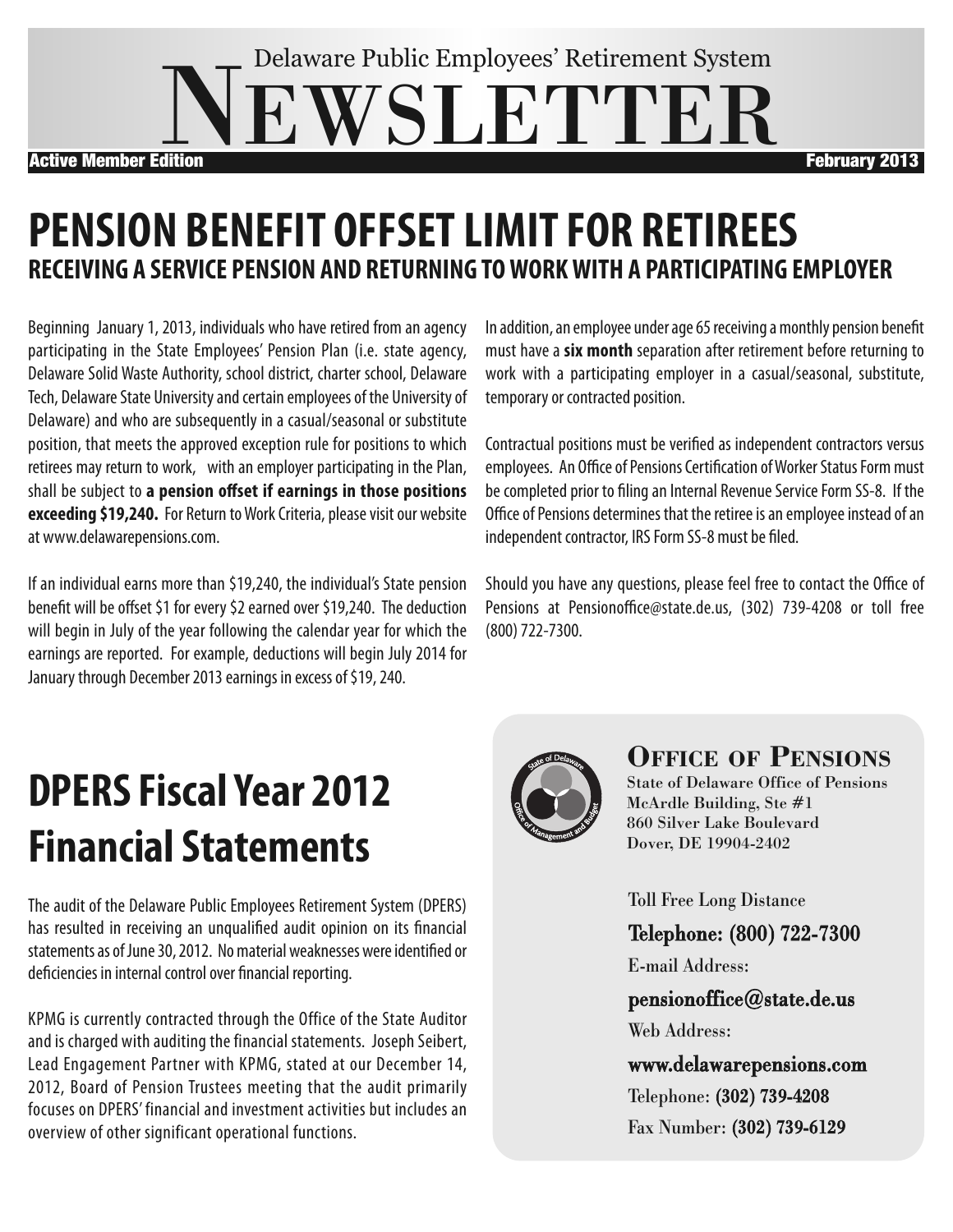#### **AnnualFinancial Reporting**

After strong returns in fiscal 2011, investment markets were not as generous in the latest year. While the domestic economy improved modestly, Europe and the emerging economies experienced significant weakness, which pulled down investment returns. The Delaware Public Employees' Retirement System (System or DPERS) investment portfolio returned 2.0% gross of fees in Fiscal Year 2012. The total System's annualized returns for the last 5, 10, and 15 years are 3.9%, 7.6% and 7.3%, respectively. System investments are managed to control the downside risk to which assets are exposed, while maximizing long-term gain potential. This strategy positions the System to limit the impact of adverse market conditions. With the fact that market conditions are constantly changing, the Board, Investment Committee, and consultants are constantly monitoring DPERS' investment portfolio. It is important to remember that DPERS is a long-term investor with a time horizon that lasts over decades and that the investment portfolio is well diversified in many different asset classes.

As a member of a DPERS pension plan, you participate in a Defined Benefit Plan, and your retirement benefits are paid out to you regardless of market events. When you retire, DPERS calculates your monthly pension benefit based on various factors such as years of service and salary, not investment results. DPERS takes responsibility for the management and investment of the trust fund and understands that markets will fluctuate. DPERS' investment policy seeks to minimize risk and provide returns over the long term.

During the past fiscal year, the system completed the implementation of a new financial reporting system.

Membership in the County & Municipal plans continues to grow. New members to the County and Municipal Police and Firefighters' Plans include: Town of Elsmere (also joining the County and Municipal COLA Fund) and Town of Selbyville (also joining the County and Municipal Other Employees' Plan). The City of Wilmington joined the County and Municipal Other Employees' Plan.



### **Asset Allocation**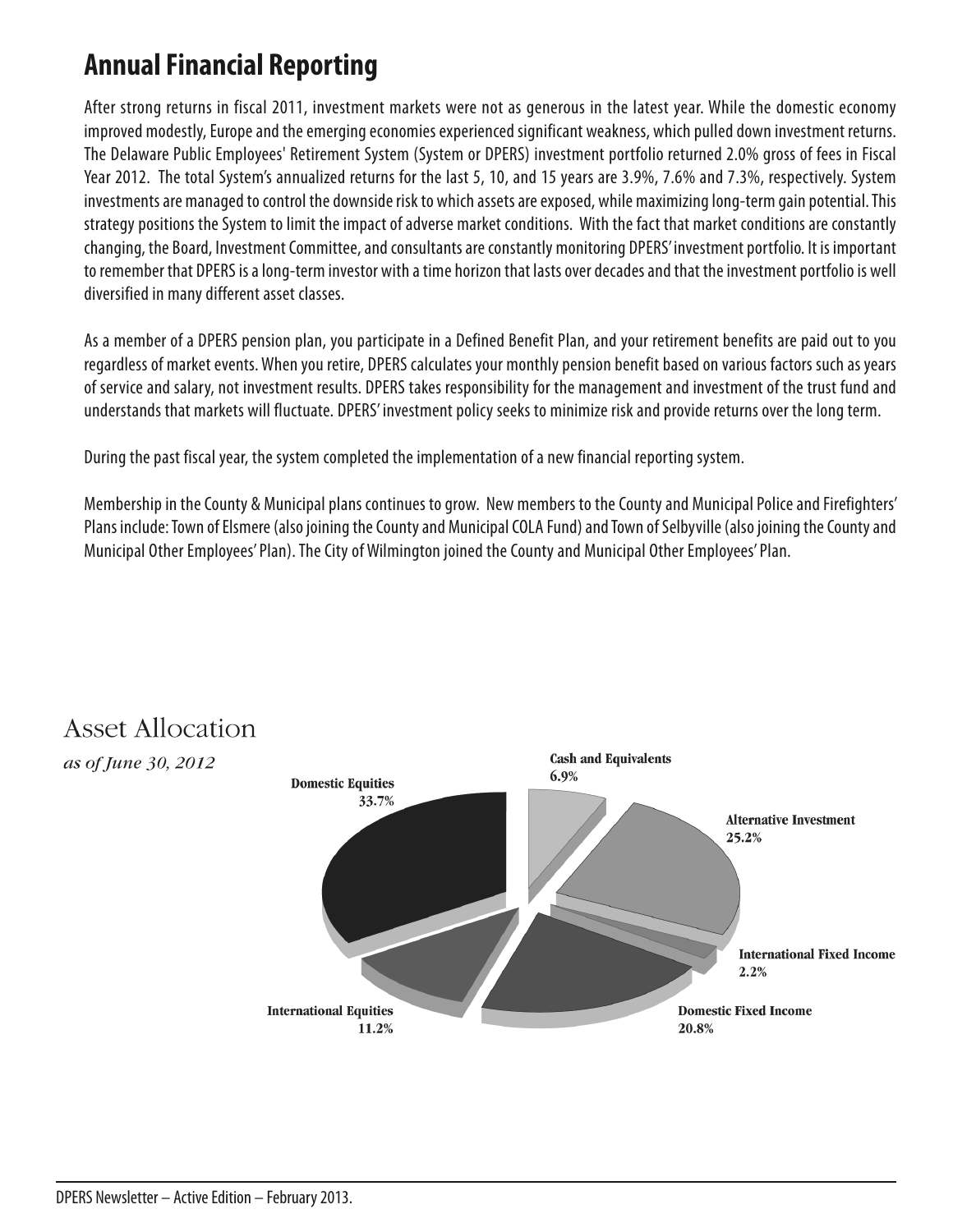#### **AnnualFinancial Reporting** continued...

The DPERS Comprehensive Annual Financial Report for the fiscal year ended June 30, 2011 was awarded the Government Finance Officers Association of the United States and Canada (GFOA) Certificate of Achievement for Excellence in Financial Reporting. In order to be awarded a Certificate of Achievement, a government unit must publish an easily readable and efficiently organized comprehensive annual financial report.This report must satisfyboth generallyaccepted accounting principles and applicable legal requirements. A Certificate of Achievement is valid for a period of one year only.This is the sixteenth consecutive year that DPERS has received a Certificate of Achievement. We believe that our current comprehensive annual financial report continues to meet the Certificate of Achievement Program's requirements, and we are submitting it to the GFOA to determine its eligibility for another certificate.

| Pension Plan/Fund                                                            | <b>Ending Market</b><br>Value as of<br>June 30, 2012<br>(in thousands) | Funding<br>Status as of<br>June 30, 2012 |
|------------------------------------------------------------------------------|------------------------------------------------------------------------|------------------------------------------|
| State Employees'                                                             | \$<br>6,914,826                                                        | 91.5%                                    |
| <b>Special Fund</b>                                                          | 320                                                                    | 138.6%                                   |
| New State Police                                                             | 281,309                                                                | 90.0%                                    |
| Judiciary                                                                    | 56,722                                                                 | 89.9%                                    |
| County & Municipal Police & Firefighters'                                    | 175,520                                                                | 96.2%                                    |
| County & Municipal Other Employees'                                          | 23,496                                                                 | 94.7%                                    |
| Delaware Volunteer Firemen's Fund                                            | 14,172                                                                 | 49.7%                                    |
| <b>Diamond State Port Corporation</b>                                        | 18,208                                                                 | 82.2%                                    |
| Closed State Police<br>the Closed State Police Plan is a pay-as-you-go plan. | 2,475                                                                  | $.9\%$                                   |

In addition, the Public Pension Coordinating Council (PPCC) granted the System the Public Pension Standards Award for 2011. The major PPCC goal is to promote excellence in plan design and administration among state and local public retirement systems.The Public Pension Standards considered include: comprehensive benefit programs, funding adequacy, receipt of GFOA award in current year, independent actuarial valuation, independent audit review resulting in an unqualified opinion from the auditor, independent investment performance evaluation, adoption of written fiduciary standards by Board and Investment Committee, and communications with membership.

# **2012 Comprehensive Annual Statements**

Employee Comprehensive Annual Statements will be mailed out in late winter. This statement will indicate your estimated pension benefit as of December 31, 2012, along with your beneficiary data as of the printing date.

When you receive your statement, please review it carefully and notify us, following the instructions included with the statement, if any changes are required. E-mail our office (**Pensionoffice@state.de.us**) with any comments you have regarding the statement along with your suggestion for future improvements.

#### **The Pension Office will be closed on the following dates:**

| <b>Good Friday</b>            | Friday, March 29       |  |
|-------------------------------|------------------------|--|
| Memorial Day                  | Monday, May 27         |  |
| <b>Independence Day</b>       | Thursday, July 4       |  |
| Labor Day                     | Monday, September 2    |  |
| <b>Veterans Day</b>           | Monday, November 11    |  |
| <b>Thanksgiving Day</b>       | Thursday, November 28  |  |
| <b>Day After Thanksgiving</b> | Friday, November 29    |  |
| Christmas                     | Wednesday, December 25 |  |
|                               |                        |  |